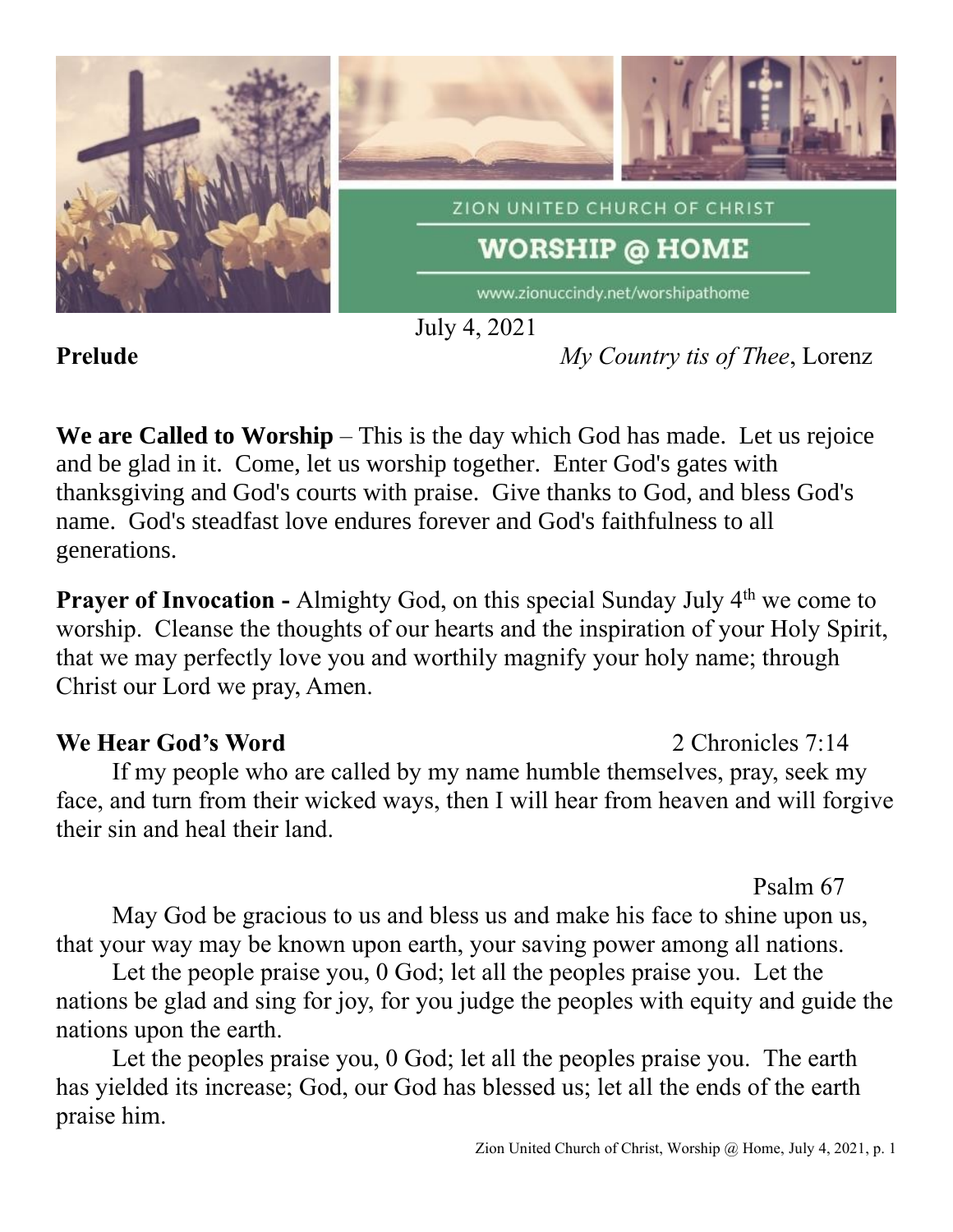# **Sharing Our Joys and Concerns**

**A Time of Prayer:** *While Pastor Sarah is on vacation, you are welcome to send prayer requests to Terri Bennett. Spend a few moments connecting with God and lifting up your prayers.*

**Morning Prayer:** Almighty and loving God whose very nature is to be present in good times and in bad times; in warm days and cold days; in wind, rain and sunny life; in laughter and in pain; in joy and in sorry, we come just as we are in this time of prayer. We have so much to be grateful for on this Independence Day. Here in your presence, we acknowledge our forefather who hungered and thirsted for liberty and freedom. Let us never forget the sacrifice they made for each of us. We thank, 0 God, that we live in this great land, that we can gather to worship in Your name. Thank you for your many blessings. We remember those who have special needs and concerns this day. We pray for the mission of Christ in the world and around about us. We pray for the work that Zion is doing in this community and elsewhere.

All this we pray in the name of Jesus who taught us when praying to say...

### **The Lord's Prayer** (unison)

Our Father, who art in heaven, hallowed be thy name, thy kingdom come, thy will be done, on earth as it is in heaven. Give us this day our daily bread. And forgive us our debts, as we forgive our debtors. And lead us not into temptation, but deliver us from evil. For thine is the kingdom, and the power, and the glory, forever. Amen.

**Song 1** *America The Beautiful*

## **Meditation** *CELEBRATING AMERICA*

## **We Respond to God's Word with Our Giving**

**Invitation –** Let us be truly thankful today for all that God has blessed us with.

**July Benevolence** – Our benevolence offering for July will go to support three of our United Church of Christ Seminaries – Chicago, United, and Eden Theological seminaries, known collectively as CUE. The mission of this partnership is "equipping prophetic and compassionate leaders for ministry, providing financial support for theological education." Many of the pastors who have served Zion over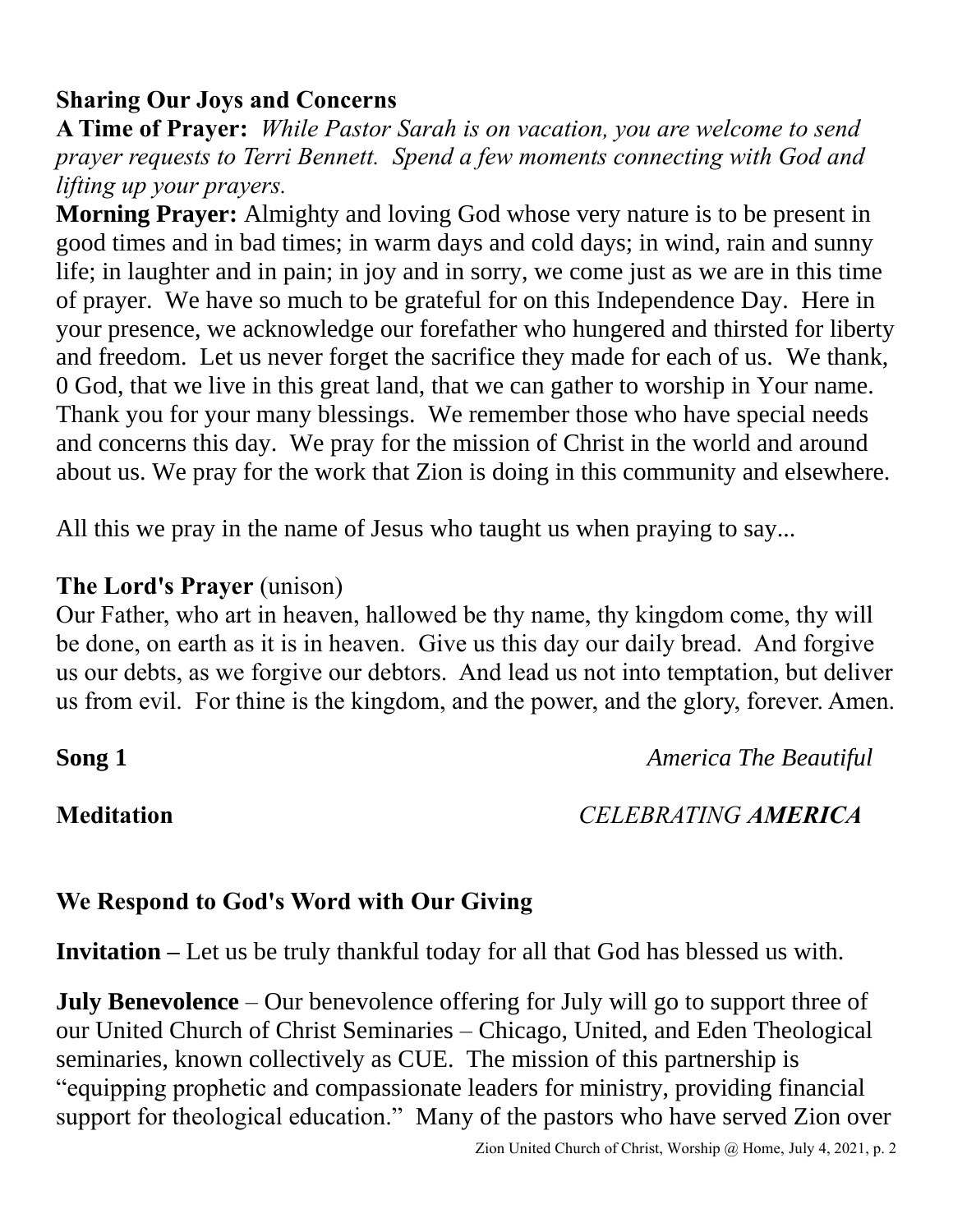the years have attended these seminaries, and support for future leadership is vitally important. "The CUE regional seminary support program brings together over 2,000 United Church of Christ churches in mid-America in support of our three UCC seminaries of the region." We want to be one of those 2,000 churches who support our future leaders.

You can mail your offerings to our office or give online at www.zionuccindy.net/donate

# **Doxology**

**We Give Thanks** – O God, of whose bounty we have all received, accept, we pray, this offering of your people. Remember in your love those who have brought it and those for whom it is given; and so, follow it with your blessing that it may promote peace and good will among all people and advance the kingdom of our Savior Jesus Christ. Amen

# **We Gather at the Table**

**Song 2** *When I Survey the Wondrous Cross*

**Sharing Communion -** While the Lord's Supper is designed to be shared meal, we are going to celebrate it together in separation. This morning we will celebrate the sacrament during worship service in person or in your own home.

Prepare your own bread and cup (any bread or juice you have on hand will do). Prepare a place at your table.

Most importantly, prayerfully ready yourself to participate in the service and receive the gift of the sacrament.

**Invitation -** This table is open to all who confess their faith in Jesus as the Christ and seek to follow Christ's way. Come to this sacred table not because you must but because you may. Come not because you are fulfilled, but because in your emptiness you stand in need of God's mercy and assurance. Come to this table just as you are. Partake and share. It is spread for you and me that we might again know that God has come to us; shared our common lot and invited us to join the people of God.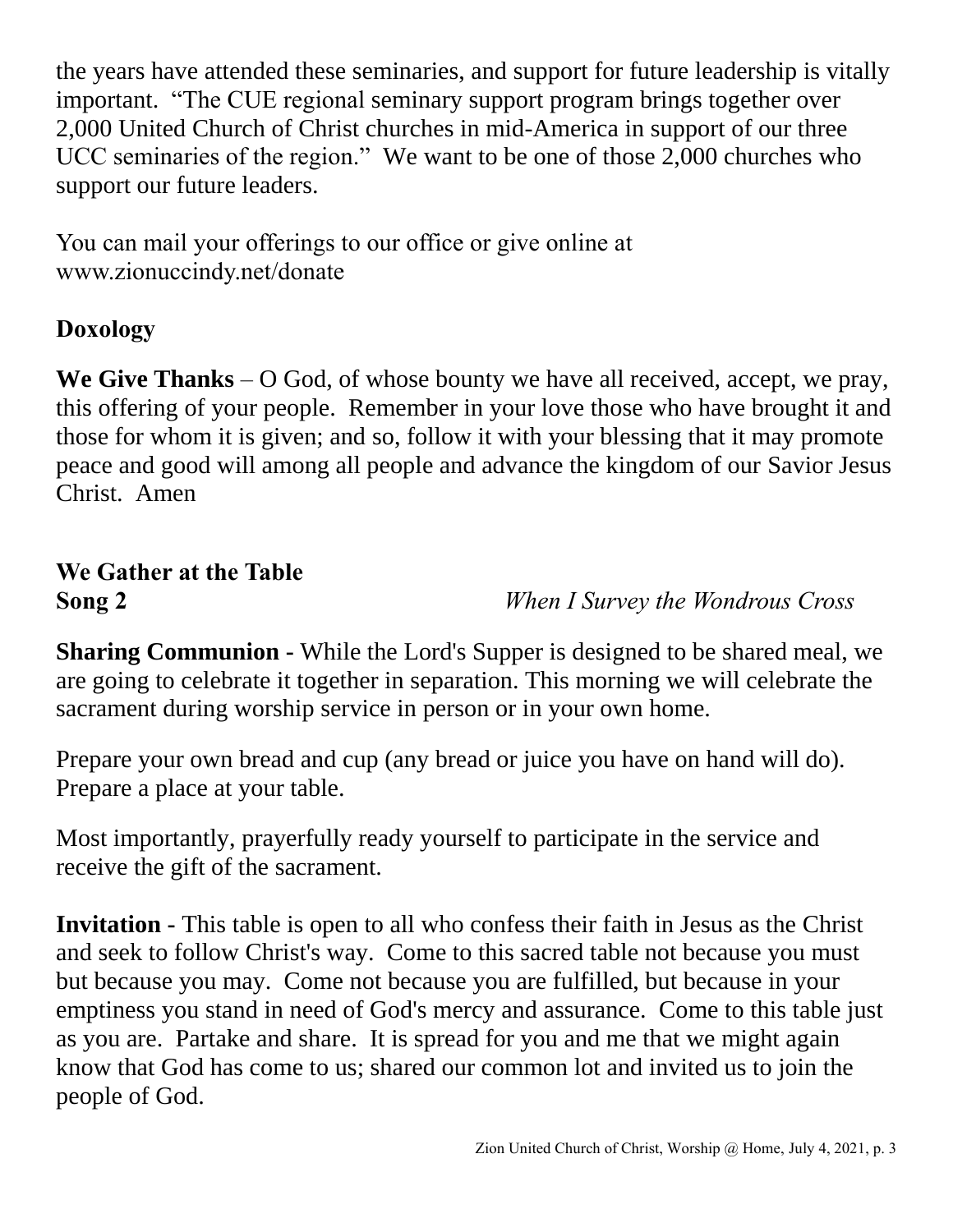**Confession of Sin and Pardon -** Let us confess our sin against God and each other. Merciful God, we know that you love us and that you call us to fullness of life, but around us and within us we see the brokenness of the world and of our ways. Our successes leave us empty; our progress does not satisfy. Our prosperous land is not the promised land of our longing. Forgive our willful neglect of your word, our insensitivity to the needs of others and our failure to feed the spirit that is within us; through Jesus Christ our Redeemer. Amen.

Hear these comforting words: If you repent and believe in God's redeeming mercy, your sins are forgiven. Trust in God's promises and begin anew your life with God and all people, in the name of Jesus Christ. Amen

**Words of Invitation -** We remember that on the night of betrayal and desertion, Jesus took bread, gave thanks and broke the bread and gave it to the disciples, saying: "This is my body which is broken for you. Do this in remembrance of me." In the same way, Jesus also took the cup, after supper, saying: "This cup is the new covenant in my blood. Do this as often as you drink it, in remembrance of me."

**Prayer -** Come Holy Spirit come, bless this bread and bless this fruit of the vine. Bless all of us in our eating and drinking at this table that our eyes may be opened and we may recognize the risen Christ in our midst, in each, and in all for whom Christ died.

**Bread -** Take eat for this is the body of Christ broken for you and me...do this in remembrance of Him.

**Dink -** Drink for this is the blood of Christ shed for you and me…do this in remembrance of Him.

**Prayer of Thanksgiving -** We thank you, God, for inviting us to this table where we have known the presence of Christ and have received all Christ's gifts. Strengthen our faith, increase our love for one another, and let us show forth your praise in our lives; through Jesus Christ our Savior. Amen

**Song 3** *Battle Hymn of the Republic*